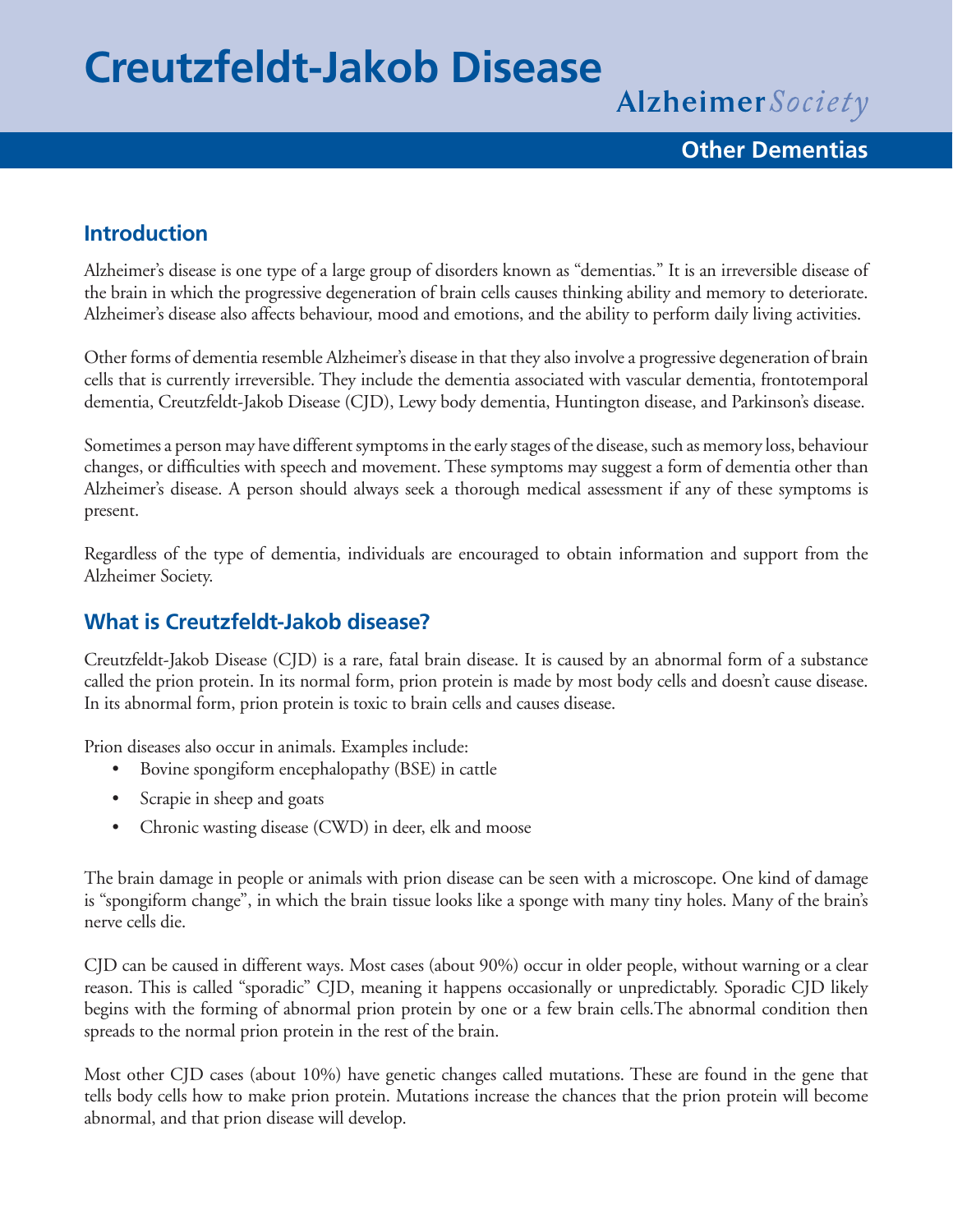A small number of CJD cases has occurred after infection with prions from other humans or from animals. Infection with human prions has occurred by accident through certain medical procedures involving human tissues. This kind of CJD is called "iatrogenic", meaning it is caused by a medical treatment.

Some cases have resulted from human exposure to BSE, a prion disease of cattle. These patients developed a new form called "variant CJD".

## **How does Creutzfeldt-Jakob disease affect the person?**

The symptoms of CJD and their timing can vary greatly from person to person. Usually a mental or neurological problem appears first. However, early symptoms may seem mild, sometimes like depression. A family member is often the first to notice mood swings, social withdrawal or lack of interest.

After it starts, CJD usually progresses rapidly. Eventually the person loses the ability to move, speak or care for themselves, and needs full-time care. Most people with CJD die within 6 months from when the illness begins. Some can live as long as 1 year, but rarely longer.

## **Sporadic CJD**

Patients may experience any combination of the following symptoms:

- dementia (loss of memory and thinking abilities)
- ataxia (unsteadiness when walking or standing, marked clumsiness)
- myoclonus (sudden jerky movements)
- psychological problems (depression, irritability, changes in behaviour)
- vision problems (including blindness)
- aphasia (loss of ability to speak or understand speech)
- stiffness of arms or legs
- difficulty swallowing

#### **Genetic prion diseases**

More than 50 different rare genetic mutations have been found in the prion protein gene. Individuals carrying different mutations can have different symptoms. So can family members who have the same mutation.

Symptoms can differ enough that some genetic prion diseases have been given special names, such as:

- Genetic CID
- • Gerstmann-Sträussler-Scheinker disease (GSS)
- Fatal familial insomnia (FFI)

In genetic CJD, symptoms are similar to those of sporadic CJD.

GSS usually starts with a clumsiness or unsteadiness when standing or walking, and later progresses to dementia. The disease usually lasts longer than sporadic CJD or genetic CJD, and the person may survive for several years after the illness begins.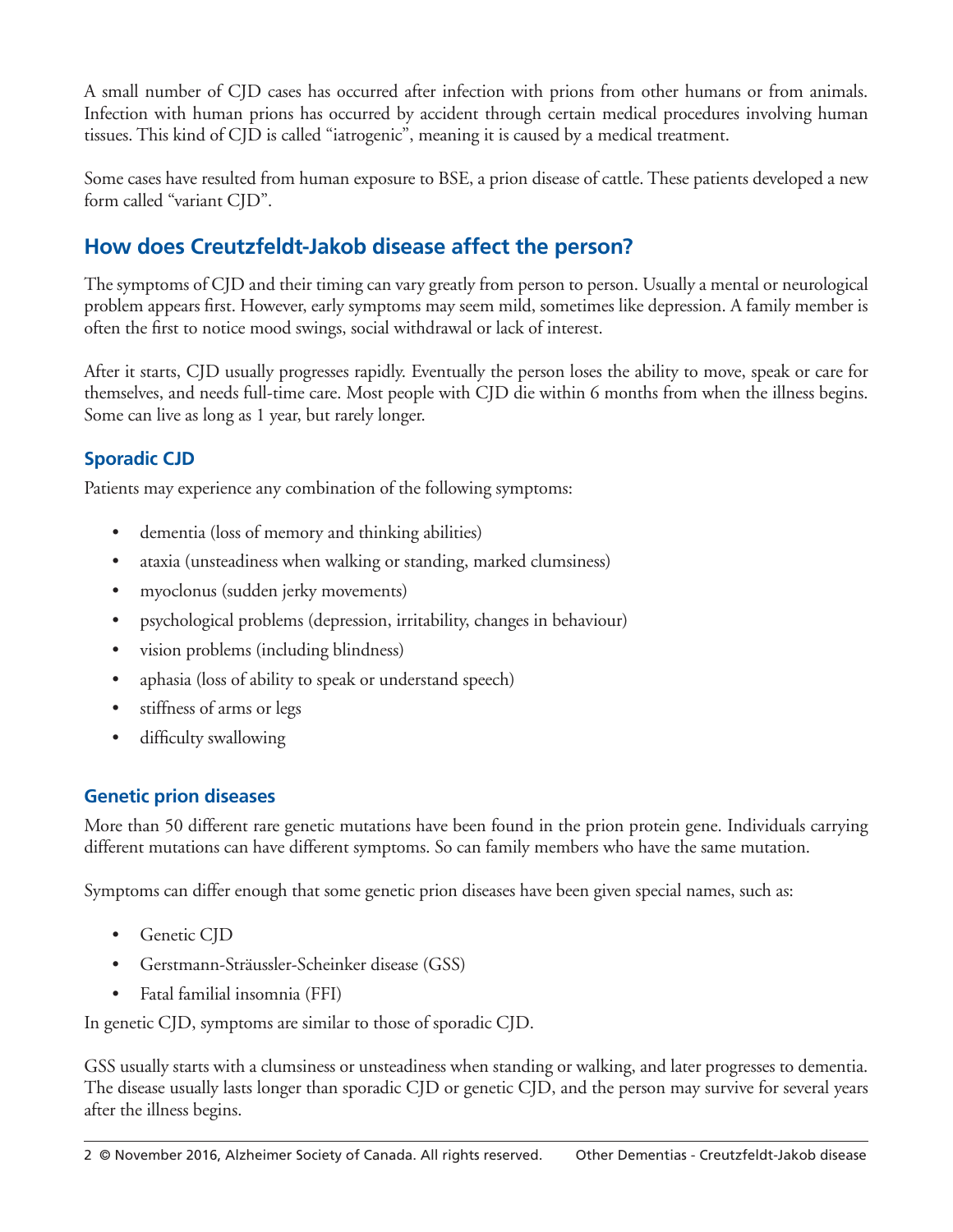In FFI, the main symptom is a severe, progressive and untreatable form of insomnia. FFI leads to reduced control of basic bodily functions, such as blood pressure. Coma and death eventually follow.

#### **Iatrogenic CJD**

Symptoms of iatrogenic CJD are like those of sporadic CJD. Many cases have shown early symptoms of movement disorder, with dementia appearing later.

#### **Variant CJD**

People with variant CJD tend to be much younger than those with other types of CJD, often in their 20s. They also often show early symptoms that are less common in other forms:

- psychological problems such as anxiety, depression, withdrawal
- unsteadiness when walking or standing, marked clumsiness
- persistent pain or other strange sensations

In variant CJD, dementia tends to begin later in the disease. Eventually the person loses the ability to move or speak, and needs constant care. Death usually occurs 1 to 2 years after symptoms begin.

## **How is Creutzfeldt-Jakob disease diagnosed?**

CJD can be difficult to diagnose, especially in the early stages. There is no completely accurate test to diagnose it in a living person. The only way to confirm whether a person has CJD, or not, is to examine brain tissue after death during an autopsy. However, doctors can do a detailed exam and many tests to help with the diagnosis.

The following steps may be taken:

- **Detailed medical history:** This will help the doctor learn when the person's signs and symptoms started, as CJD usually progresses rapidly.
- **• Magnetic resonance imaging (MRI):** An MRI produces a picture of the brain that can show signs of disease. Many people with CJD show specific changes by MRI. MRI can also distinguish between sporadic and variant CJD.
- **• Electroencephalogram (EEG):** An EEG measures the brain's electrical activity. Often, but not always, there is a specific EEG pattern that helps to diagnose CJD.
- **Lumbar puncture (LP):** Cerebrospinal fluid (CSF) can be taken from the person's lower back and tested in the lab. The amounts of certain protein markers in the fluid, which indicate brain cell degeneration, are usually higher than normal in CJD. Other tests on the fluid can help determine if the person has a condition that isn't CJD.
- **Blood test:** There is no useful blood test for CJD. But a blood sample is often used to prepare DNA, which can be tested to diagnose genetic prion disease.
- **Brain autopsy:** The best way to diagnose CJD is by looking at the whole brain after death, using a microscope. Brain autopsies are performed only in certain large hospitals in Canada. The Canadian CJD Surveillance System (see contact information at end of this sheet) can help make arrangements for a brain autopsy if CJD is suspected and if the next of kin gives consent.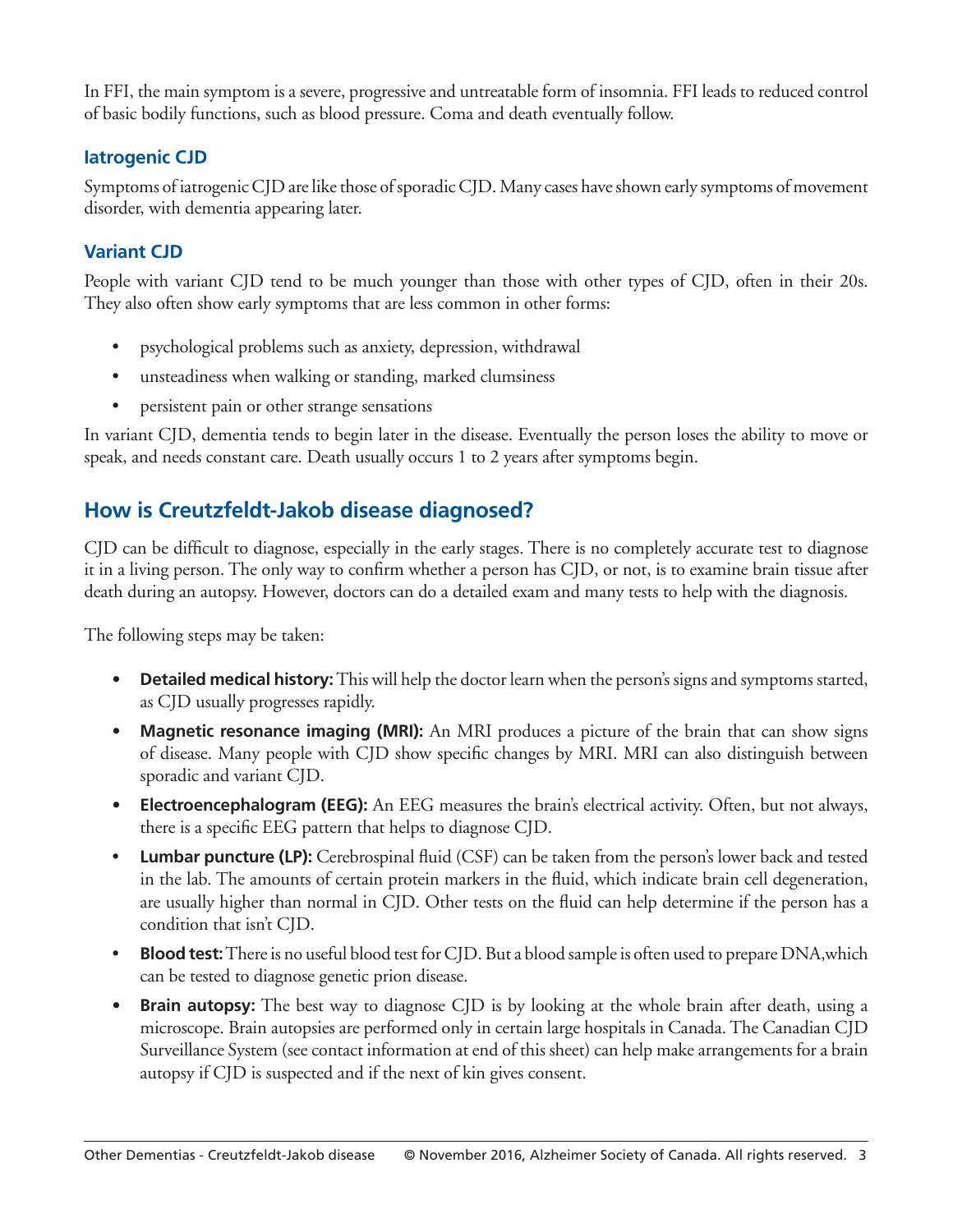## **What are the risk factors for Creutzfeldt-Jakob Disease?**

#### **Sporadic CJD**

Sporadic CJD is found worldwide, mostly in people over 50. Canada, the United States, United Kingdom (UK), Australia, and several European countries carefully monitor sporadic CJD through national surveillance. About 1 or 2 cases typically occur per million people each year.

#### **Genetic prion diseases**

The human prion protein gene (PRNP) contains the DNA instructions to make the normal prion protein. Many different rare genetic variations have been found in this gene. Some variations don't cause disease. People with other variations, called mutations, are much more likely to develop prion disease.

Genetic prion diseases mostly affect older people. In some families genetic prion disease can develop at younger ages. However, some people with a genetic mutation never develop the illness. There is currently no approved medical treatment to prevent prion disease in a person with a genetic CJD mutation.

The effects of some genetic variations in the human prion protein gene -- especially the rarest ones – aren't well understood. This means it can be hard to predict their long-term health effects.

As with any genetic disease, the risk of developing genetic prion disease can be passed down from parent to child. The chance that a parent with a PRNP mutation will pass it down is 50% for each child. If a person has a brother or sister with a mutation, there is a 50% chance that they have it too and a 50% chance of not having the mutation (see the diagram below).



**Figure 1: Risk of genetic CJD decreases with more distant relationship to an affected person.**

A family at risk for genetic prion disease needs medical support to use this knowledge in personal decisions. Genetic counseling is strongly recommended for anyone who has questions about their genetic risk for prion disease. Genetic counseling services are available in most large medical centres in Canada. If you have questions about genetic testing, you may contact the Canadian CJD Surveillance System at 1-888-489-2999.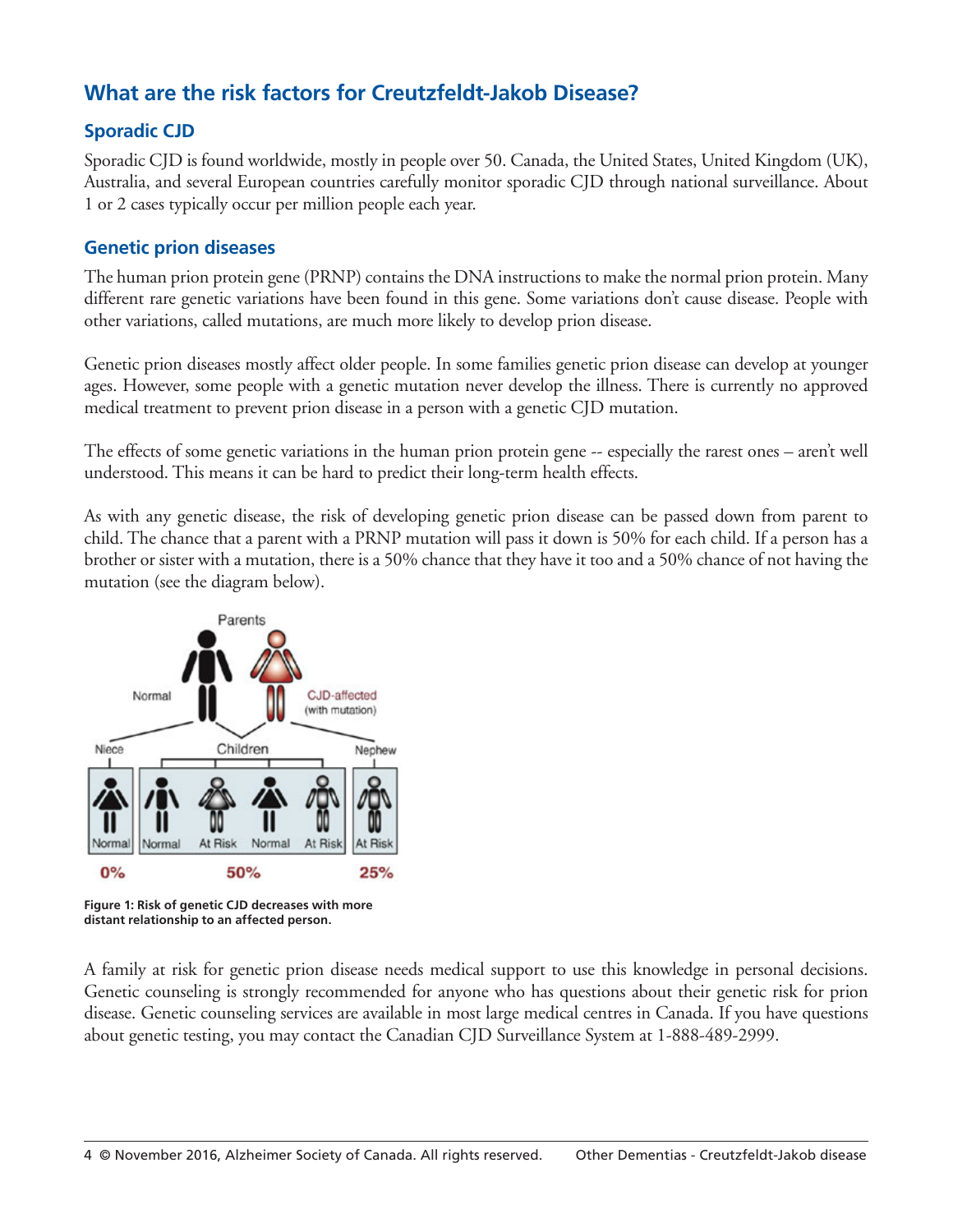#### **Iatrogenic CJD**

Most cases of iatrogenic CJD have been found in the United States, UK, France and Japan, with only four cases to date in Canada. However, because CJD can be silent for many years, some cases are still being found in other countries.

Scientific knowledge and medical technology have greatly improved since iatrogenic CJD was first identified. As a result, risks of passing CJD from one person to another in this way have now been greatly reduced.

As a precaution, it is usually assumed that all forms of human prion disease can be passed to others given the right circumstances. Hospitals use special procedures to ensure that medical and surgical instruments are safe to use on patients. Lab workers take precautions when handling specimens during diagnostic testing procedures.

Funeral services workers also need to follow their provincial regulations when handling the remains of a person suspected to have had CJD.

#### **Variant CJD**

In 1994, a few cases of CJD were found in unexpectedly young people in the UK. Because this disease differed from all known forms of CJD, it was called variant CJD. By 1996, scientists knew the disease looked in some ways like BSE and the UK began very strict food safety measures to prevent contamination of food with BSE.

As of 2016, 231 cases of variant CJD had been identified worldwide, including 2 in Canadians exposed to BSE while living in other countries. The Canadian government put in place safety measures similar to those in the UK in 2003 and it regulates the Canadian beef industry to minimize the risk of human contact with BSE through food. With these safeguards, the risk of human exposure to BSE is now considered extremely low.

Five people in the UK were probably infected with variant CJD after receiving blood transfusions. The blood products were from donors who were healthy at the time of donation but developed the disease later. The Canadian blood system (Canadian Blood Services and Héma Québec) has taken steps to prevent blood donations by people who may have silent CJD and reduce the risk that variant CJD would be spread by blood transfusion.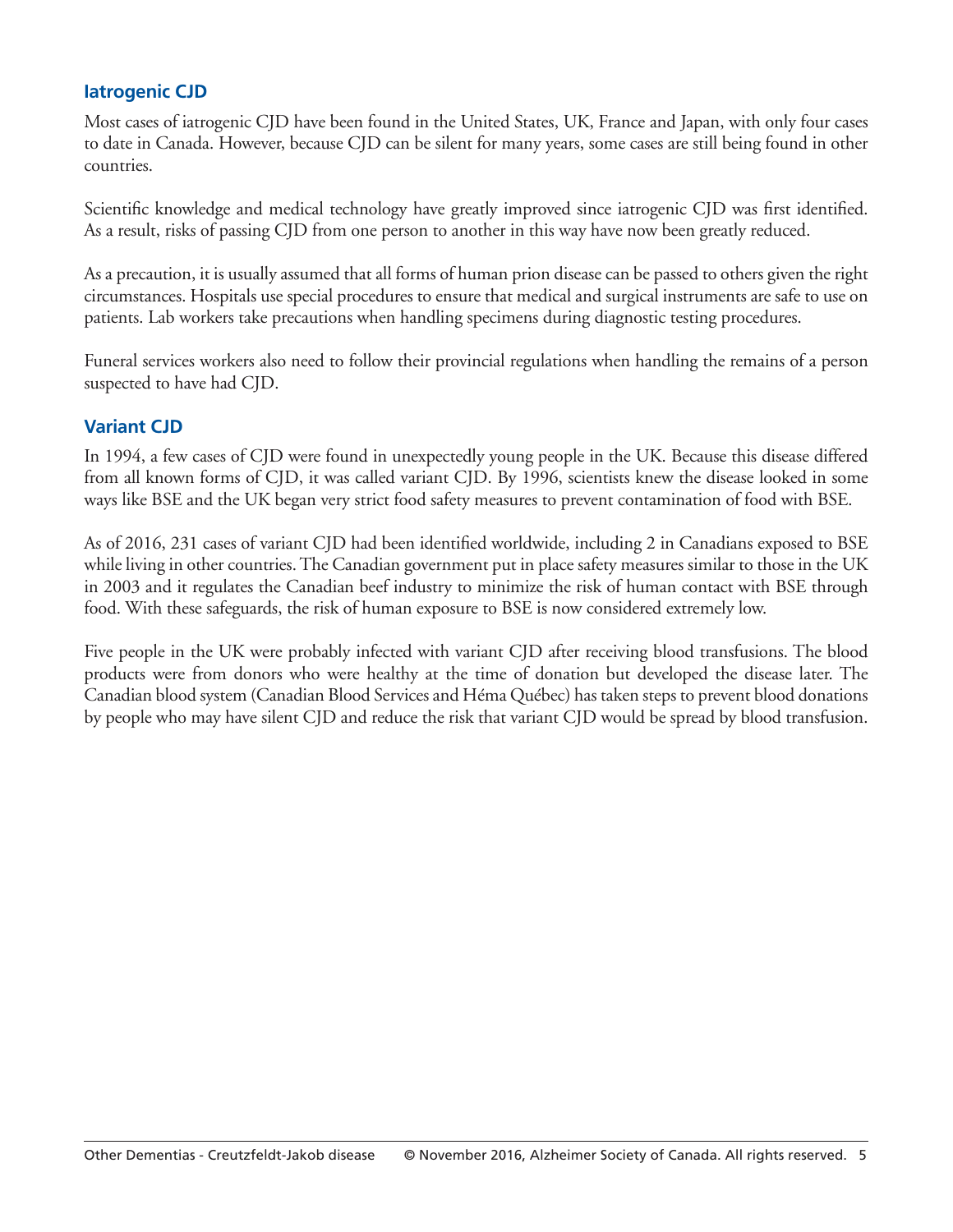#### **Is there treatment?**

There is currently no known cure for CJD and no effective way to slow its progression. Supportive nursing care is focused on keeping the person as comfortable as possible.

## **For more information:**

Visit the Alzheimer Society's website at www.alzheimer.ca or contact your local Alzheimer Society.

More information on CJD is available: Visit the CJD Surveillance System of Canada website at: www.phac-aspc.gc.ca/cjd-mcj/cjdss-eng.php

To contact a nurse from the Canadian CJD Surveillance System:

Creutzfeldt-Jakob Disease Surveillance System Public Health Agency of Canada 130 Colonnade Rd, AL: 6502A Ottawa, ON K1A 0K9 Canada Telephone: 1-888-489-2999 Fax: 1- 613 954-5012 Email: cjdss@phac-aspc.gc.ca